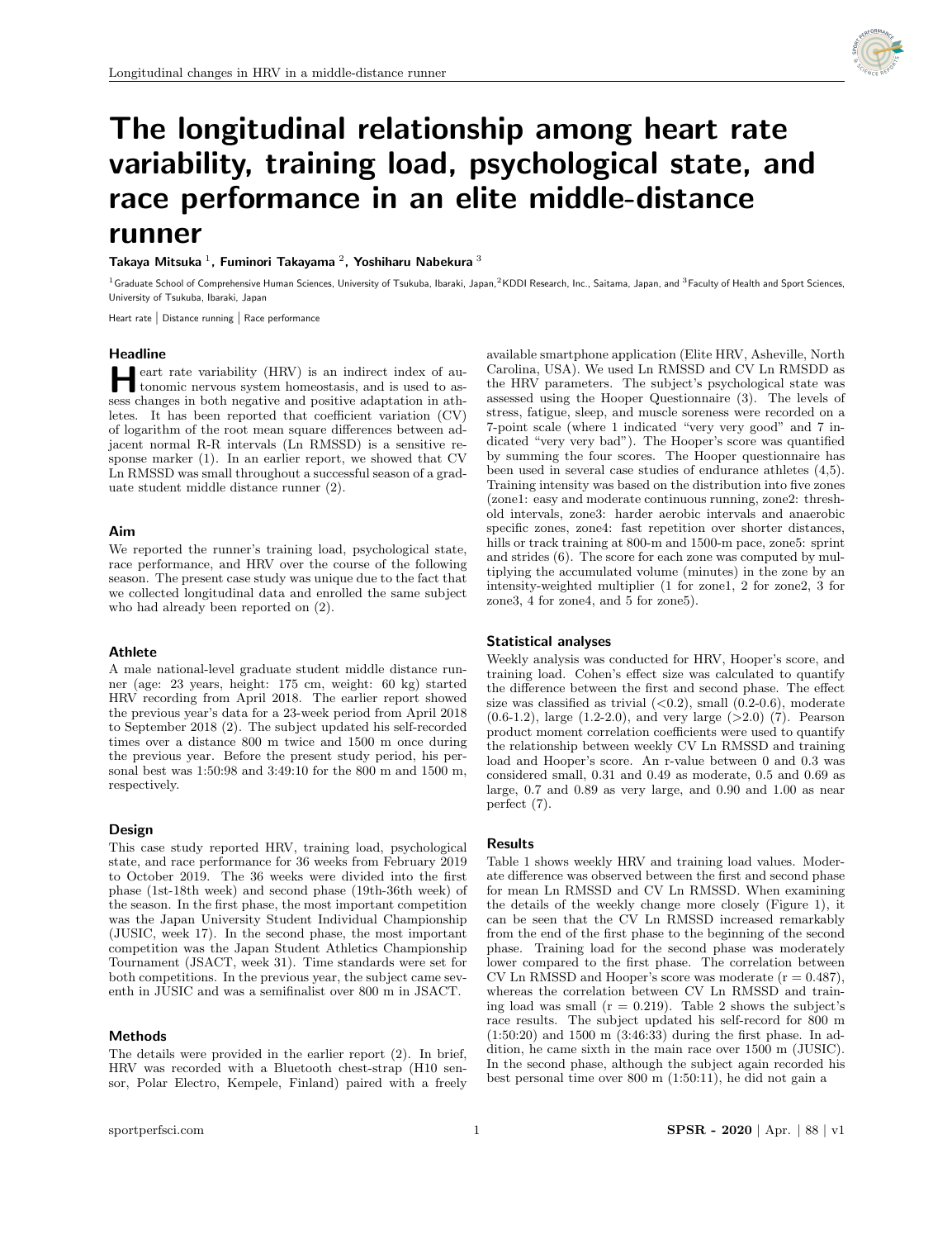

| Mean Ln RMSSD (ms)<br>$CV$ Ln RMSSD $(\%)$<br>Training Load (A.U.) | $4.59 \pm 0.14$<br>$5.9 \pm 3.6$<br>$93.5 \pm 37.0$ | $4.53 \pm 0.12$<br>$7.0 \pm 3.9$<br>$105.2 \pm 31.5$ | $4.66 \pm 0.13$<br>$4.7 \pm 3.0$<br>$81.9 \pm 37.0$ | 1.08<br>$-0.64$<br>$-0.66$      |
|--------------------------------------------------------------------|-----------------------------------------------------|------------------------------------------------------|-----------------------------------------------------|---------------------------------|
|                                                                    |                                                     | <b>Table 2. Race Results</b>                         |                                                     |                                 |
| Week                                                               | $800 \text{ m}$                                     | $1500 \text{ m}$                                     |                                                     | Race                            |
| 9                                                                  |                                                     | 3:51:99                                              |                                                     | Competition                     |
| 10                                                                 | 1:51:72                                             |                                                      |                                                     | Trial meet                      |
| 13                                                                 | 1:51:47                                             |                                                      |                                                     | Competition                     |
| 13                                                                 |                                                     | 3:46:33                                              |                                                     | Trial meet                      |
| 15                                                                 |                                                     | 3:53:20                                              |                                                     | Competition                     |
| 15                                                                 | 1:51:86                                             |                                                      |                                                     | Competition                     |
| 17                                                                 |                                                     | 3:54:02                                              |                                                     | Main race (preliminary stage)   |
| 17                                                                 |                                                     | 3:53:04                                              |                                                     | Main race (final stage)         |
| 17                                                                 | 1:52:46                                             |                                                      |                                                     | Main race (preliminary stage)   |
| 17                                                                 | 1:52:20                                             |                                                      |                                                     | Main race (semi-final stage)    |
| 17                                                                 | 1:51:77                                             |                                                      |                                                     | Main race (small final stage)   |
| 18                                                                 | 1:50:20                                             |                                                      |                                                     | Trial meet                      |
| 25                                                                 |                                                     | 3:48:16                                              |                                                     | Trial meet                      |
| 25                                                                 | 1:50:11                                             |                                                      |                                                     | Trial meet                      |
| 28                                                                 | 1:53:28                                             |                                                      |                                                     | Competition (preliminary stage) |
| 28                                                                 | 1:52:91                                             |                                                      |                                                     | Competition (final stage)       |
| 28                                                                 |                                                     | 3:53:50                                              |                                                     | Competition                     |
| 31                                                                 |                                                     | 3:56:45                                              |                                                     | Main race (preliminary stage)   |
| 31                                                                 | 1:52:80                                             |                                                      |                                                     | Main race preliminary stage     |
| 36                                                                 |                                                     | 3:50:27                                              |                                                     | Competition                     |



All seasons (1-36 weeks) First phase (1-18 weeks) Second phase (19-36 weeks) Effect size



Fig. 1. Weekly changes in HRV and training load. The dotted lines indicate the boundary of the first and second phase of the season.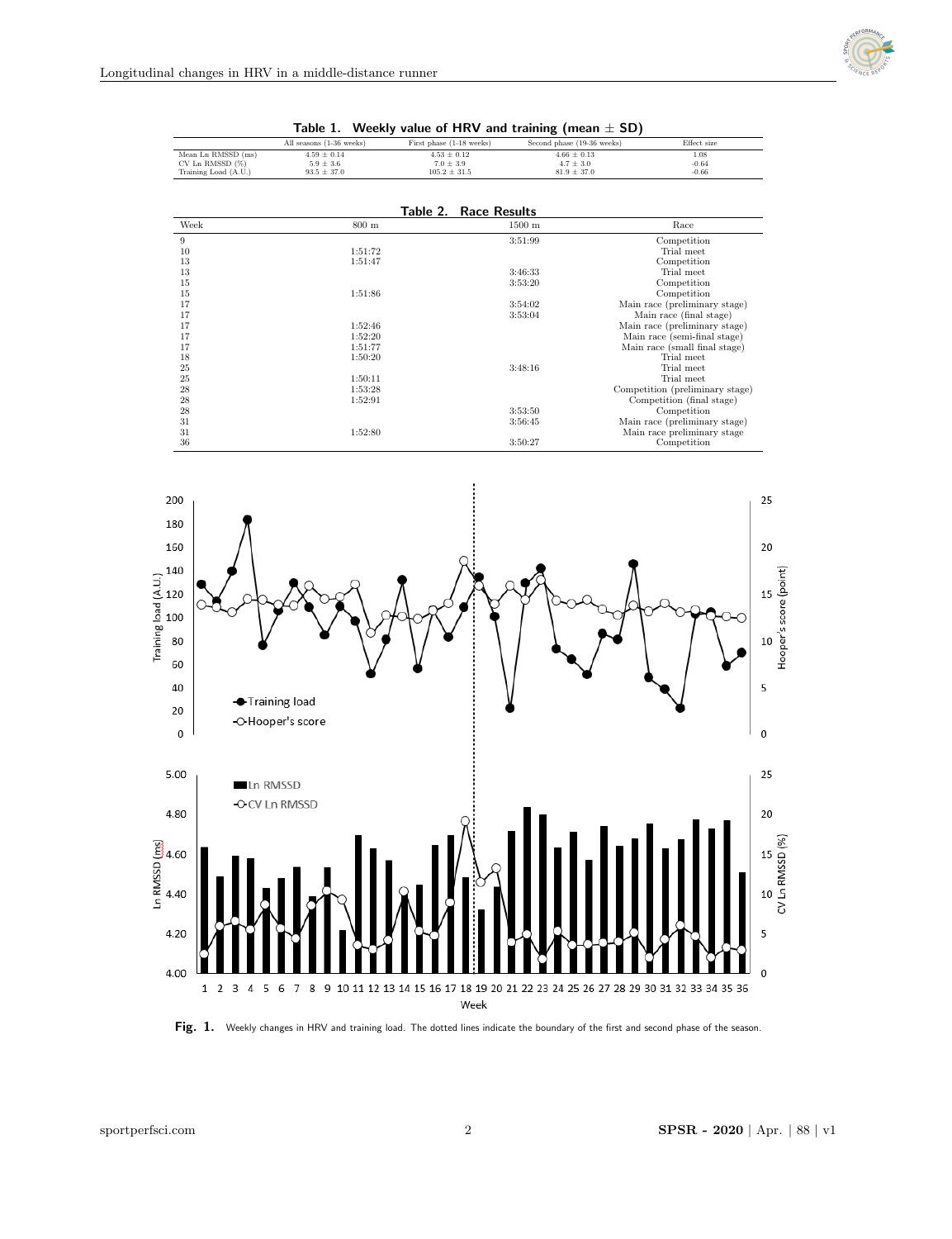

qualifying position in the preliminary stage of the main race (JSACT).

## **Discussion**

The subject broke his personal record for two consecutive years. In particular, his time over 1500m was reduced by approximately three seconds in the first phase. On the other hand, his performance in the main race in the second phase was lower compared with the first phase and previous year (2). We demonstrated that the CV Ln RMSSD increased at the boundary of the first and second phase.

Previous studies (8-9) showed initial CV Ln RMSSD response was related to changes in aerobic fitness during offseason training. For example, Flat and Esco (8) suggested that a decrease in CV Ln RMSSD within the first three weeks of training is a favorable response. These previous results indicated that small fluctuations in Ln RMSSD were an important factor for producing training adaptation. In the present study, the CV Ln RMSSD increased remarkably at the boundary of the first and second phase. Indeed, the CV Ln RMSSD for the weeks 17 to 20 was higher than the highest value of the previous year (8.5%) (2). This result would appear to indicate that the subject could not increase aerobic fitness in the second phase of the season.

The relationship with CV Ln RMSSD was moderate based on the Hooper's score and was small for training load. The subject had several non-training stressors at the beginning of the second phase of the season such as an interim examination for his master's degree, presentation at an international conference, and air travel. Moreover, the subject participated in a relatively large number of races at the end of the first phase (Table 2). From the considerations cited above, we would have expected that life-style stressors, participation in many races, and insufficient recovery period would cause a large CV Ln RMSSD from the end of the first phase to the beginning of the second phase. In fact, the training load for the second phase was moderately lower compared to the first phase, suggesting that the subject did not have a training load large enough to induce adequate training stimulation.

Data obtained by several researchers were presented to show that increase in parasympathetic modulation has a positive effect on endurance performance (10-11). In order to clarify the longitudinal relationship between Ln RMSSD and middledistance performance, we looked at Ln RMSSD during the previous season and current season. The weekly mean Ln RMSSD  $(4.59 \pm 0.14 \text{ ms})$  in the current season was not higher than that in the previous season  $(4.63 \pm 0.11 \text{ ms})$ . Moreover, the mean Ln RMSSD in the first phase was lower than that in the second phase  $(4.53 \pm 0.12 \text{ ms} \text{ vs. } 4.66 \pm 0.13 \text{ ms}, \text{ ef-}$ fect size  $= 1.08$ . Given the present result where the subject improved on his previous time over 1500 m by approximately three seconds, this finding was somewhat surprising. There may not be a causal relationship between parasympathetic modulation and middle-distance running performance at least for elite level middle distance runners. However, since there are few reports on long-term HRV changes for elite middledistance runners, further studies are needed in order to clarify the relationship between middle-distance performance and HRV.

## Practical Applications

• Conditioning based on both training and non-training (lifestyle) stressors are important for elite athletes. Since we assume that training load and the Hooper's score did not accurately reflect all the stressors, athletes and practitioners should always consider what could potentially be affecting HRV. The subject fine-tuned his training schedule when Ln RMSSD was low (2), but an increase in CV Ln RMSSD could not be prevented. Thus, the management of factors other than training load may be important for elite athletes.

 Increase in CV Ln RMSSD over a period of several weeks may be a predictor of improvement in middle-distance running performance being inhibited.

### Limitations

- The result does not necessarily imply the existence of a cause–effect relationship. In particular, we could not determine whether the training load affected heart rate variability, or whether heart rate variability affected the training load.
- An athlete's HRV may be interpreted differently at different periods. A recent case study where the subject was an open-water world champion showed that parasympathetic activity was higher at the training camps, while sympathetic activity was high during taper (12). Because the subject of our report frequently participated in races, it was not possible to analyze by different period such as offseason, preparation taper, and competition.

## Conflict of Interest

The present study forms part of a joint research project between the University of Tsukuba and KDDI Research. This study was funded by KDDI Research, Inc. FT is an employee of KDDI Research, Inc.

## References

1.Flatt AA, Howells D. Effects of varying training load on heart rate variability and running performance among an Olympic rugby sevens team. J Sci Med Sport. 2019 Feb;22(2):222-6.

2.Mitsuka T, Takayama F, Nabekura Y. Fine-tuning training strategy based on heart rate variability: a case study of a middle-distance runner. Sports Perform Sci Reports. 2019 Jul; 62:1-3.

3.Hooper SL, Mackinnon LT, Howard A, Gordon RD, Bachmann AW. Markers for monitoring overtraining and recovery. Med Sci Sports Exerc. 1995 Jan;27(1):106-12.

4.Plews DJ, Laursen PB, Kilding AE, Buchheit M. Heart rate variability in elite triathletes, is variation in variability the key to effective training? A case comparison. Eur J Appl Physiol. 2012 Nov;112(11):3729-41.

5.Takayama F, Shimazu W, Aoyagi A, Nabekura Y. Recovery of physiological variables and performance and the relationship between training load and psychological state for recreational runner during marathon season: a case study. Int J Sports Health Sci. 2019;18:1-12.

6.Tjelta LI. The training of international level distance runners. Int J Sports Sci Coa. 2016;11(1):122-34.

7.Hopkins WG, Marshall SW, Batterham AM, Hanin K. Progressive statistics for studies in sports medicine and exercise science. Med Sci Sports Exerc.2009 Jan;41(1):3-13.

8.Flatt AA, Esco MR. Evaluating individual training adaptation with smartphone-derived heart rate variability in a college female soccer team. J Strength Cond Res. 2016 Feb; 30(2):378-85.

9.Esco MR, Flatt AA, Nakayama FY. Initial weekly HRV response is related to the prospective change in VO2max in female soccer players. Int J Sports Med. 2016 Jun;37(6):436-41.